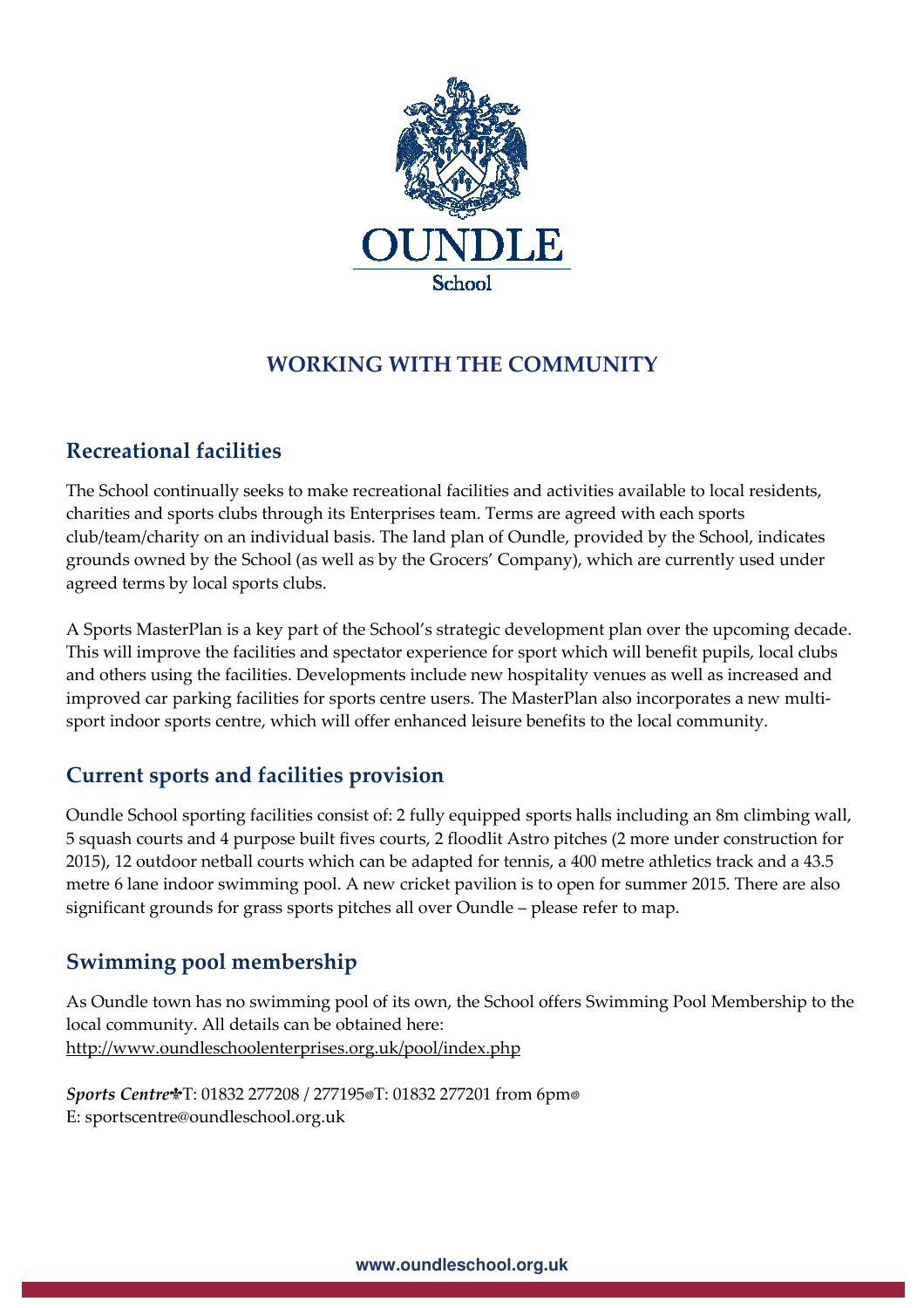### **Swimming Pool details**

Membership (annual fees: £67 – family of 2 adults and 3 children, £47 adult, £27 student, £13 child) is open to all Oundle residents, giving access to the pool lunchtimes and evenings on weekdays, and evenings at weekends, subject to the School timetable.

There is a range of swimming activities throughout the week, open to members and non-members. Courses offered include: Adult and Child sessions, pre-school lessons, Oundle Otters Swim School, Adult private lessons, aqua aerobics, National Pool Lifeguard Qualifications. The School Pool team teaches pupils from 13 local primary and state schools and hosts 8 local swim clubs.

Options for inflatable parties, sports parties and climbing wall parties are also offered with equipment, supervision, referees and refreshment rooms available. Usually during school holidays only.

All details can be obtained here: http://www.oundleschoolenterprises.org.uk/pool/index.php

*Swimming Pool Manager*T: 01832 277208
 E: Teresa Black: tb@oundleschool.org.uk

## **Sports Centre details**

All local community and sports groups are welcome to contact Oundle School Enterprises to enquire about both one off and regular bookings. Usual times available are 7 – 9pm evenings from September to April. Regular clubs currently using Oundle School Sports Centre facilities include:

#### **Oundle Squash Club**

The Club uses 5 squash courts between 7pm -10.15pm each weekday, for 5 hours on a Saturday and 4 hours on a Sunday.

**Oundle Town Badminton Club**  From Sept to April the Club uses courts Mondays 7 – 9pm.

#### **Local 5 a side football**

5-a-side-football is played Tuesdays 7.30 – 9pm.

**Oundle Hockey Club**  The Club uses Astroturfs Tuesdays 7.30 – 9pm for training and Saturdays 9.30 – 11.30am for matches

**Cambridge Fives**  The Club uses sports hall facilities for free Wednesdays 7 – 9 pm

#### **Community Action sports club**

The School's Community Action (CA) team runs a sports club (basketball, touch rugby, squash, badminton and football) for year 7 and 8 pupils at Oundle & Kingscliffe Middle School (but is open to all pupils of this age group). This is hosted in both sports halls Wednesdays 7.30 – 8.45pm. The CA team also runs a sports session on Wednesday afternoons for pupils from Heltwate Special School's Olympic College, Peterborough.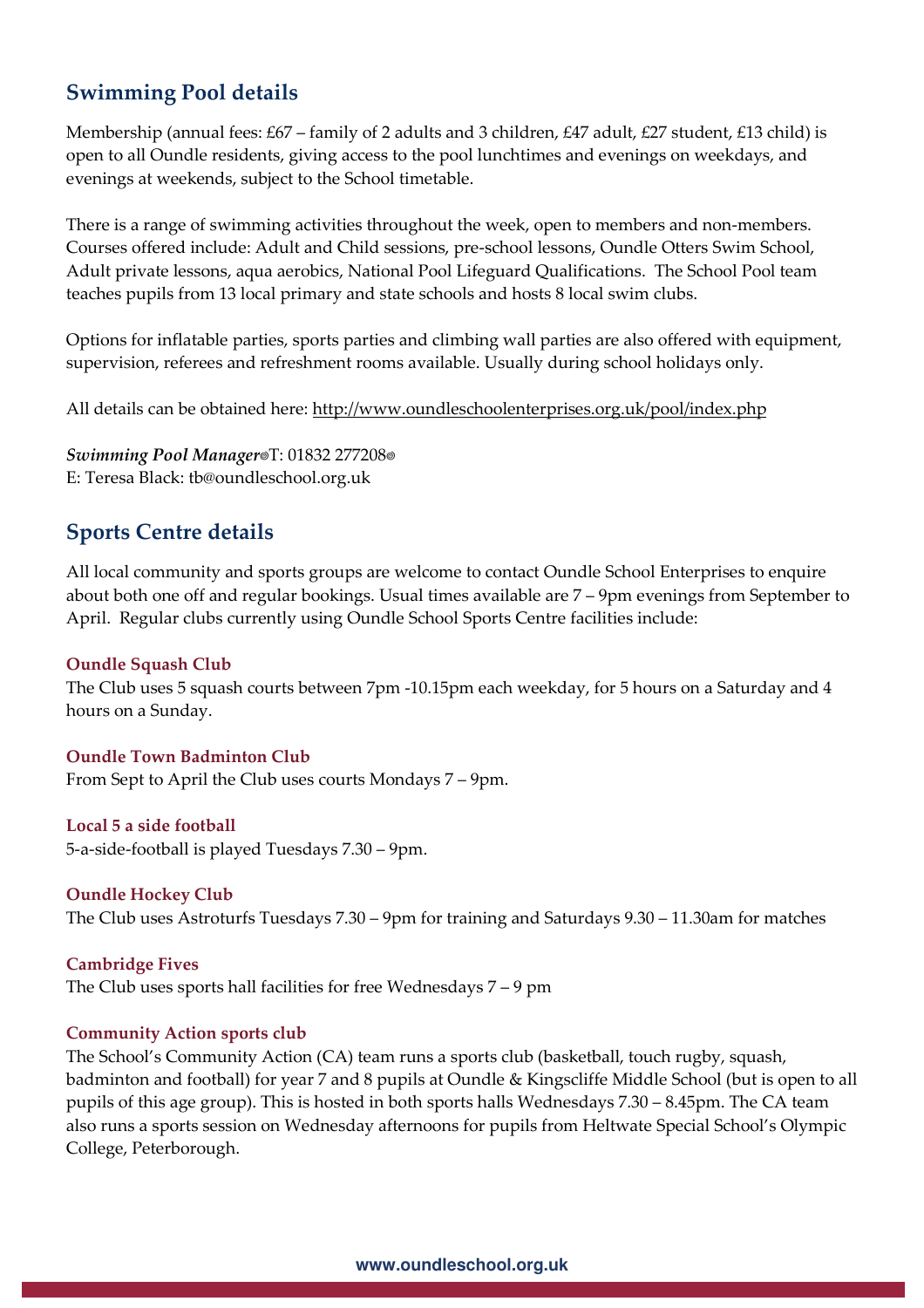#### **Oundle Town Cricket Club**

The Club uses 4 nets in the sports hall Thursdays 7 – 9pm for U15s and U17s, Fridays 7 – 9pm for U11s and U13s, 2 nets on Saturdays 11am – 1 pm for seniors and 2 nets Sundays 10am – 12 for ladies and girls as well as  $6 - 8$ pm.

#### **Marylebone Cricket Club (MCC) Hub**

The Club uses the large sports hall Saturdays 9 – 11am and Sundays 6 to 8pm.

#### **Fencing – Oundle, Peterborough and Stamford EPEE Fencing Club**

They use a sports hall Thursdays 7 – 9pm

#### **Fencing – Elite Epee Junior Series**

Occasional use of sports halls for matches and training

#### **PACTRAC**

The club uses the swimming pool 2 - 3 nights a week and the School also host the summer mini triathlon series during the summer on Wednesday evenings.

### **School Land used by community clubs**

School land has become a home, under agreed terms and license agreements, for:

**Oundle Town Football Club (Station Road) Oundle Junior Football Club (South Road) Oundle Rugby Football Club (Grocers' land – Station Road) Oundle Town Cricket Club (Milton Road) Marylebone Cricket Club Hub (School Playing Fields & nets)** 

In the summer, local junior cricket sides train most days on the School's cricket nets for free. Staff also help with coaching at many local clubs.

## **Marylebone Cricket Club Hub (MCC)**

Oundle School was chosen as one of seven MCC Foundation Hubs because of its long-term partnership with local state schools and the local cricket club. The scheme forges links between local schools, both private and state-funded, and the local cricket club, providing free high quality coaching and playing opportunities for enthusiastic and talented youngsters. The School's cricket facilities and coaching expertise are opened up to local state school pupils – from indoor nets during the winter to the extensive outdoor cricket facilities during the summer season. The scheme is supported by ECB.

### **Other Enterprises ventures**

Listed above are only the recreational clubs. Key local organisations, including Horticultural Society, Oundle International Festival, Oundle Festival of Literature, Oundle Music & Drama Festival all use School facilities at cost, with all charities receiving a 30% discount. All are booked through Enterprises. In addition, Enterprises hosts several significant Summer and Easter camps/activities which attract